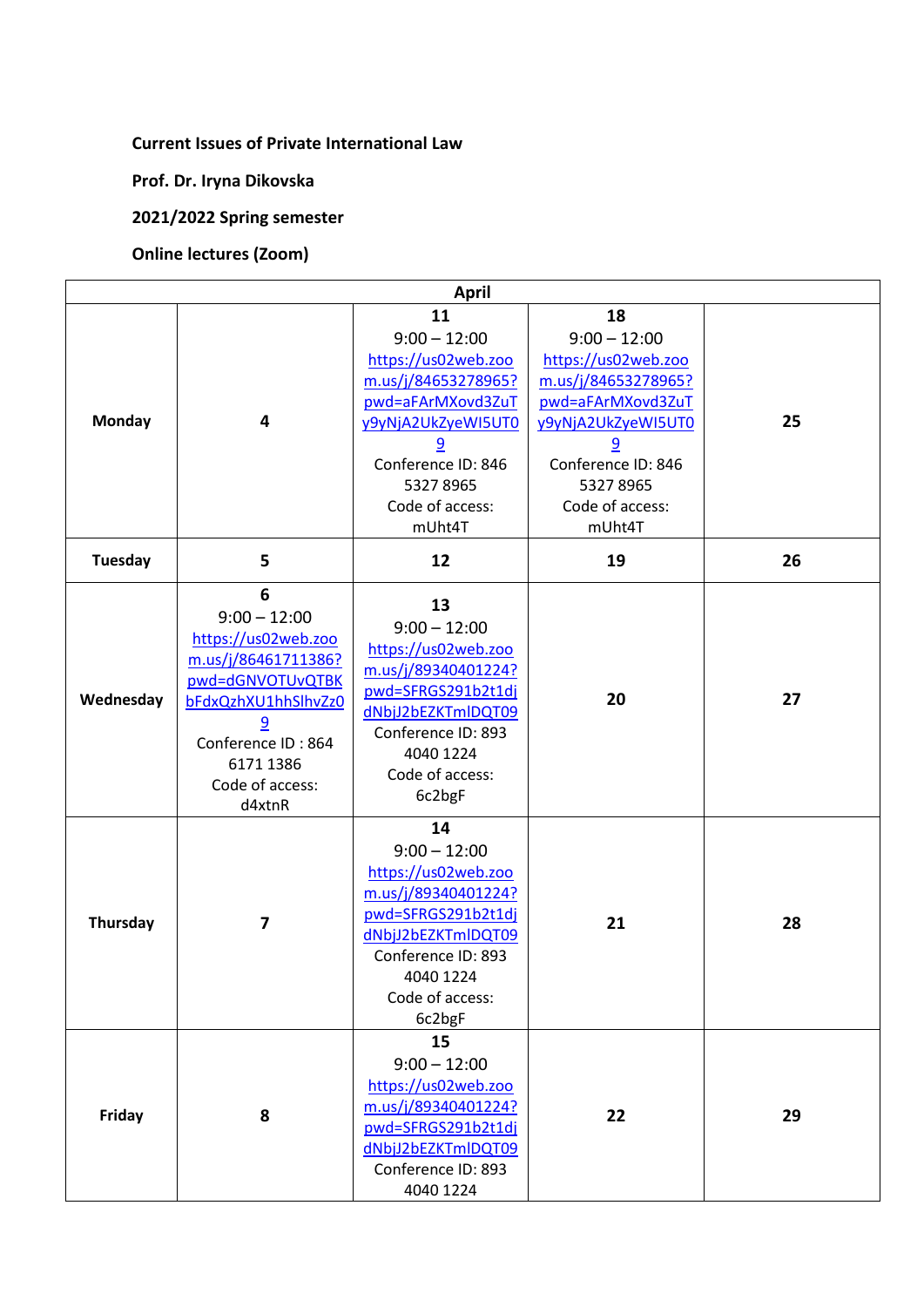|          |    | Code of access:<br>6c2bgF |    |    |
|----------|----|---------------------------|----|----|
| Saturday | α  | 16                        | 23 | 30 |
| Sunday   | 10 | 17                        | 24 |    |

| May       |  |                                                                                                                                                                                                |                                                                                                                                                                                    |                                                                                                                                                                                                  |
|-----------|--|------------------------------------------------------------------------------------------------------------------------------------------------------------------------------------------------|------------------------------------------------------------------------------------------------------------------------------------------------------------------------------------|--------------------------------------------------------------------------------------------------------------------------------------------------------------------------------------------------|
| Monday    |  | $\overline{2}$<br>$9:00 - 12:00$<br>https://us02web.zoo<br>m.us/j/83948390139?<br>pwd=dkdMRDhzaEtSQ<br>mdFdFVWczJnaDFLdz0<br>9<br>Conference ID: 839<br>4839 0139<br>Code of access:<br>N8EZc6 | 9                                                                                                                                                                                  | 16<br>9:00-12:00 Exam<br>https://us02web.zoo<br>m.us/j/83948390139?<br>pwd=dkdMRDhzaEtSQ<br>mdFdFVWczJnaDFLdz0<br>$\overline{9}$<br>Conference ID: 839<br>4839 0139<br>Code of access:<br>N8EZc6 |
| Tuesday   |  | 3                                                                                                                                                                                              | 10                                                                                                                                                                                 |                                                                                                                                                                                                  |
| Wednesday |  | $\overline{4}$<br>$9:00 - 12:00$<br>https://us02web.zoo<br>m.us/j/81214910796?<br>pwd=MzcwQzJmWDN<br>TTFdBMWpXZTh0K2d<br>Xdz09<br>Conference ID: 812<br>1491 0796<br>Code of access:<br>2bGSa9 | 11<br>$9:00 - 11:00$<br>https://us02web.zoo<br>m.us/j/84327658060?<br>pwd=cVNWZytPQWJm<br>ZHdPVlowb2lkVTVGUT<br>09<br>Conference ID: 843<br>2765 8060<br>Code of access:<br>iszMV5 |                                                                                                                                                                                                  |
| Thursday  |  | 5<br>$9:00 - 12:00$<br>https://us02web.zoo<br>m.us/j/81214910796?<br>pwd=MzcwQzJmWDN<br>TTFdBMWpXZTh0K2d<br><b>Xdz09</b><br>Conference ID: 812<br>1491 0796<br>Code of access:<br>2bGSa9       | 12                                                                                                                                                                                 |                                                                                                                                                                                                  |
| Friday    |  | 6<br>$9:00 - 12:00$<br>https://us02web.zoo<br>m.us/j/81214910796?<br>pwd=MzcwQzJmWDN                                                                                                           | 13                                                                                                                                                                                 |                                                                                                                                                                                                  |